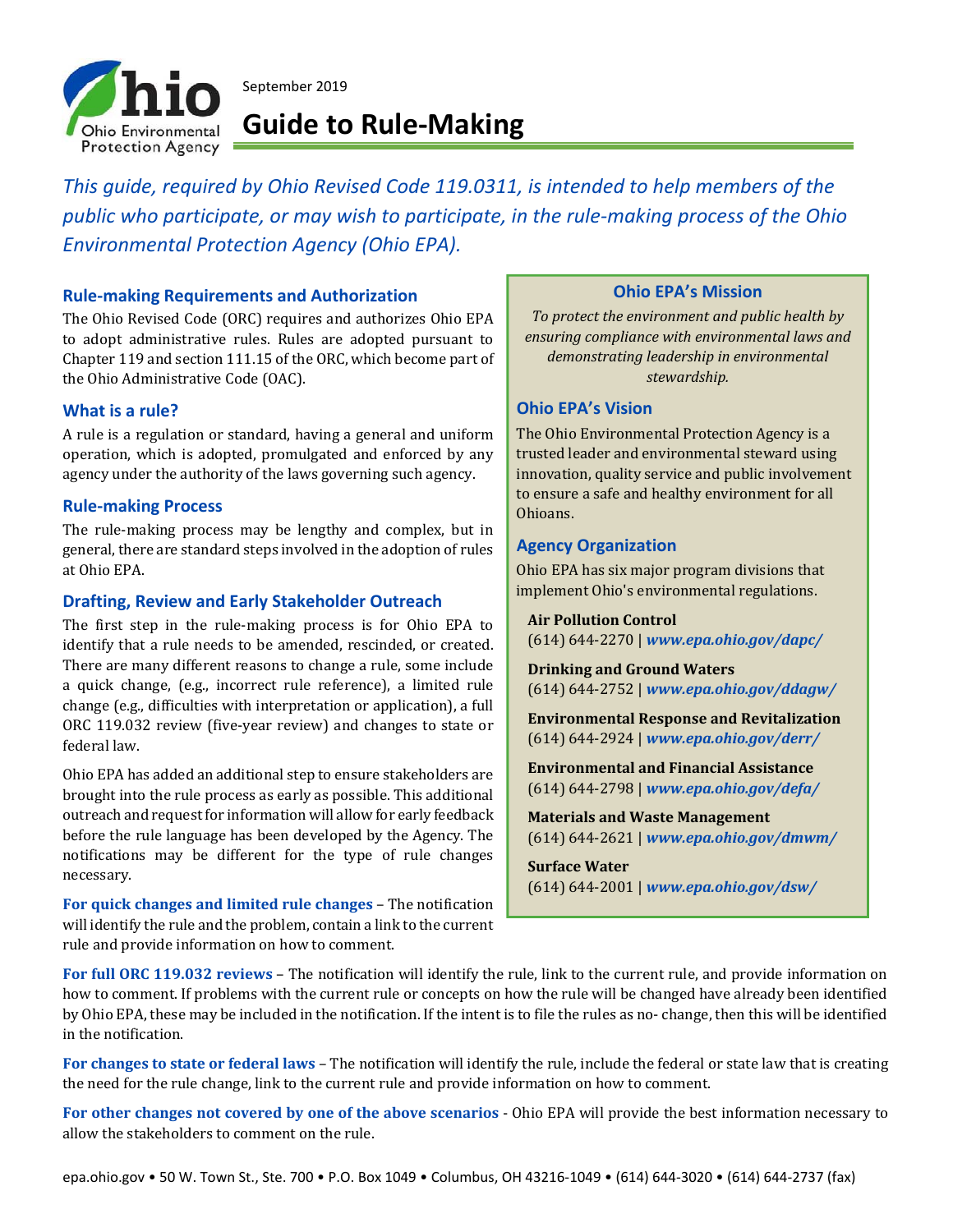# **Guide to Rule‐Making**

This notification is not considered an action of the director and would not be public noticed. This is considered an early courtesy to those interested parties that have already signed up to receive rule notifications. The notifications will include a deadline for submitting comments and will ask the commenters for feedback to assist the divisions in filling out the Business Impact Analysis required by the CSI process.

If any comments are received, Ohio EPA will consider those comments when drafting the rule changes. Ohio EPA will not create an official response to comments for these comments. If Ohio EPA feels additional outreach with stakeholders is necessary, the Agency may hold stakeholder meetings, send out additional questions to stakeholders or create external advisory groups. This process does not suggest that Ohio EPA is required to send out drafts or negotiate rule language with stakeholders.

## **Interested Party Review**

The interested party review process is designed to allow interested parties, stakeholders or citizens to make comments regarding the rule prior to adoption. Ohio EPA conducts the interested party review prior to filing the proposed rule with JCARR. JCARR's primary function is to review rules in accordance with Ohio's laws. JCARR, part of the Ohio Legislature, consists of five State Representatives and five State Senators.

Once the draft rule is completed, it is posted on Ohio EPA's website along with the completed Business Impact Analysis. Interested parties are notified that the draft is available for review. A deadline for submitting comments is set by Ohio EPA. This timeframe is normally 30 days but may be lengthened or shortened as needed.

Interested parties may register to receive notification through the State of Ohio's Rules E-Notification System at www.business.ohio.gov/reform/ or through Ohio EPA's listservs at www.epa.ohio.gov/Rules and Laws.aspx. Once registered, individuals will receive notices and communications regarding the creation, amendment, rescission or continuation without change of any rule.

## **Consider Interested Party Comments**

Ohio EPA collects, reviews, and considers each relevant comment, concern or question received during the draft review period. Based on the comments received, Ohio EPA may revise the draft rules as appropriate. The time needed to review and incorporate the comments received varies depending on the complexity of the comments.

## **Submission of the Business Impact Analysis**

Ohio EPA is required to send this analysis to the CSIO. CSIO has two options for the Business Impact Analysis:

- Prepare and send recommendations to Ohio EPA for eliminating or reducing adverse impacts.
- Allow 16 days to pass without preparing and sending recommendations.

If a recommendation is received from the CSIO, Ohio EPA will respond to the recommendations and work with the CSIO to resolve the issues. If 16 days pass, the rules can be original filed with JCARR.

#### **Propose Rules to JCARR**

When the draft rule is complete, it is filed with JCARR, the Secretary of State and the Legislative Service Commission (LSC). The Secretary of State maintains copy of the proposed rule. LSC reviews the proposed rule to ensure that it is properly formatted and codified.

When the rule has been filed with JCARR, it is called a "proposed rule." Ohio EPA submits a Rule Summary and Fiscal Analysis (RSFA), Environmental Amendment/Adoption Form and the Business Impact Analysis with the proposed rule. These forms answer many questions regarding the content of the proposed rule, the legal basis for the rule, the environmental justification, the adverse impacts to business, the estimated budgetary effect of the proposed rule and the estimated cost of compliance by all directly affected persons.

The proposal to JCARR starts the 65-day JCARR jurisdiction. Within the first 31 to 40 days of that jurisdiction, Ohio EPA will hold a public hearing to provide an opportunity for anyone to provide oral testimony on the rule.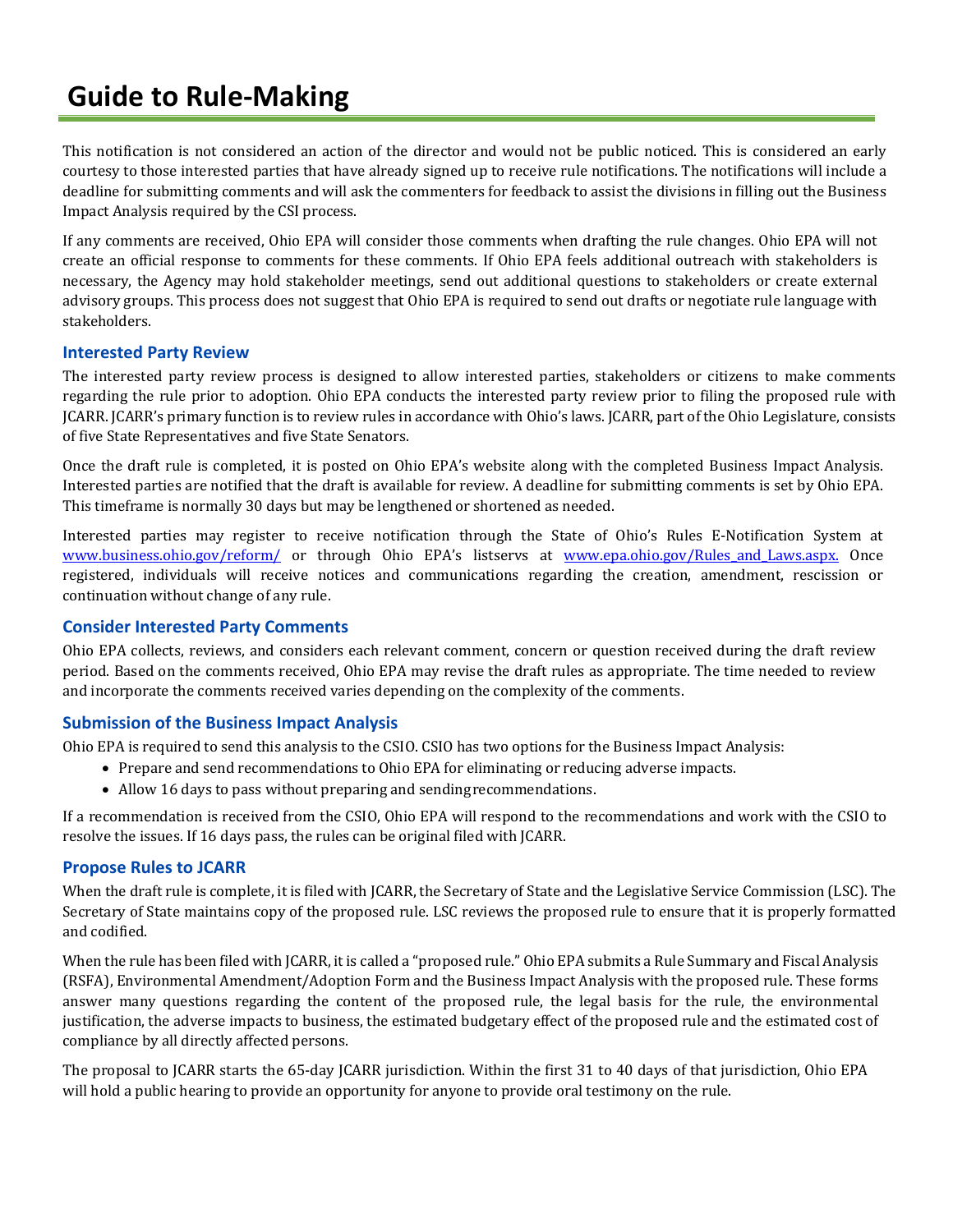## **Guide to Rule‐Making**

## **Public Notice, Comment Period and Hearing**

When the rule is proposed, Ohio EPA public notices the proposal and begins the formal public comment period. The public comment period usually ends on the day of the public hearing. Ohio EPA conducts public hearings for all new, amended and rescinded rules. A public hearing is the public's opportunity to provide oral testimony for the record. Those who choose not to provide oral testimony are encouraged to submit their comments in writing. Ohio EPA considers all relevant comments when deciding whether to adopt, amend or rescind a rule. Public hearing notices are posted in Ohio EPA's Weekly Review, on the Register of Ohio's website (*www.registerofohio.state.oh.us*) and Ohio EPA's website at *www.epa.ohio.gov/calendar.aspx*.

## **Consider Public Comments**

Written and oral comments received during the public comment period receive the same consideration. Ohio EPA carefully reviews all submitted comments and may revise the proposed rule as appropriate.

## **JCARR Hearing and Jurisdiction**

JCARR has 65 days to review the rule to ensure:

- Do the rules exceed the agency's authority;
- Do the rules conflict with an existing rule of that agency or another state agency;
- Do the rules conflict with legislative intent;
- Has the rule-making agency prepared a complete and accurate rule summary and fiscal analysis of the proposed, amended, or rescinded rule (ORC 127.18);
- Has the rule-making agency met the incorporation by reference standards for a text or other material as stated in ORC sections 121.71 through 121.75; and,
- If the rule has an adverse impact on business (ORC 107.52), that the rule-making agency has demonstrated through the business impact analysis (BIA), the Common Sense Initiative Office (CSI) recommendations and the agency's memorandum of response to the CSI recommendations, that the rule's regulatory intent justifies its adverse impact on business. Within the last 41 to 65 days of JCARR jurisdiction, JCARR holds a hearing to accept comments on the proposed rule. Based on the comments received, JCARR may take action to stop the adoption of the rule for the duration of that general assembly.

#### **Finalize the Rule**

Following the 65-day JCARR jurisdiction, the director of Ohio EPA adopts the rule and establishes the date the rule becomes effective. Once the rule is adopted, it is subject to appeal. The adoption of the final rule is public noticed in the Register of Ohio at *www.registerofohio.state.oh.us* and in Ohio EPA's Weekly Review.

#### **Emergency Rules**

In extraordinary circumstances, Ohio EPA may bypass most of this procedure and adopt emergency rules. This requires an order of the governor finding that an emergency exists and suspending the normal procedural requirements of ORC Chapter 119. Emergency rules automatically expire after 90 days, unless, in the interim, the Agency has gone through the normal Chapter 119 rule-making procedure.

## **Public Involvement**

There are many opportunities for the public to participate in the rule-making process. Some of the simplest, and most effective ways, are described here.

- Sign up for the interested party list at *www.epa.ohio.gov/Rules\_and\_Laws.aspx* to receive notification of rulemaking activities.
- Sign up for the State of Ohio's Rules E-Notification System at *www.business.ohio.gov/reform/*. Once registered, you will be notified electronically about agency rule actions. The E-Notification System notifies interested parties and allows comment feedback during the executive order review of rules for selected state agencies. This notification and comment feedback period will be conducted in concert with Ohio EPA's established interested party review period.
- Review and comment on draft rules.
- Review the rule proposal and public hearing notices.
- Attend Ohio EPA and JCARR public hearings.